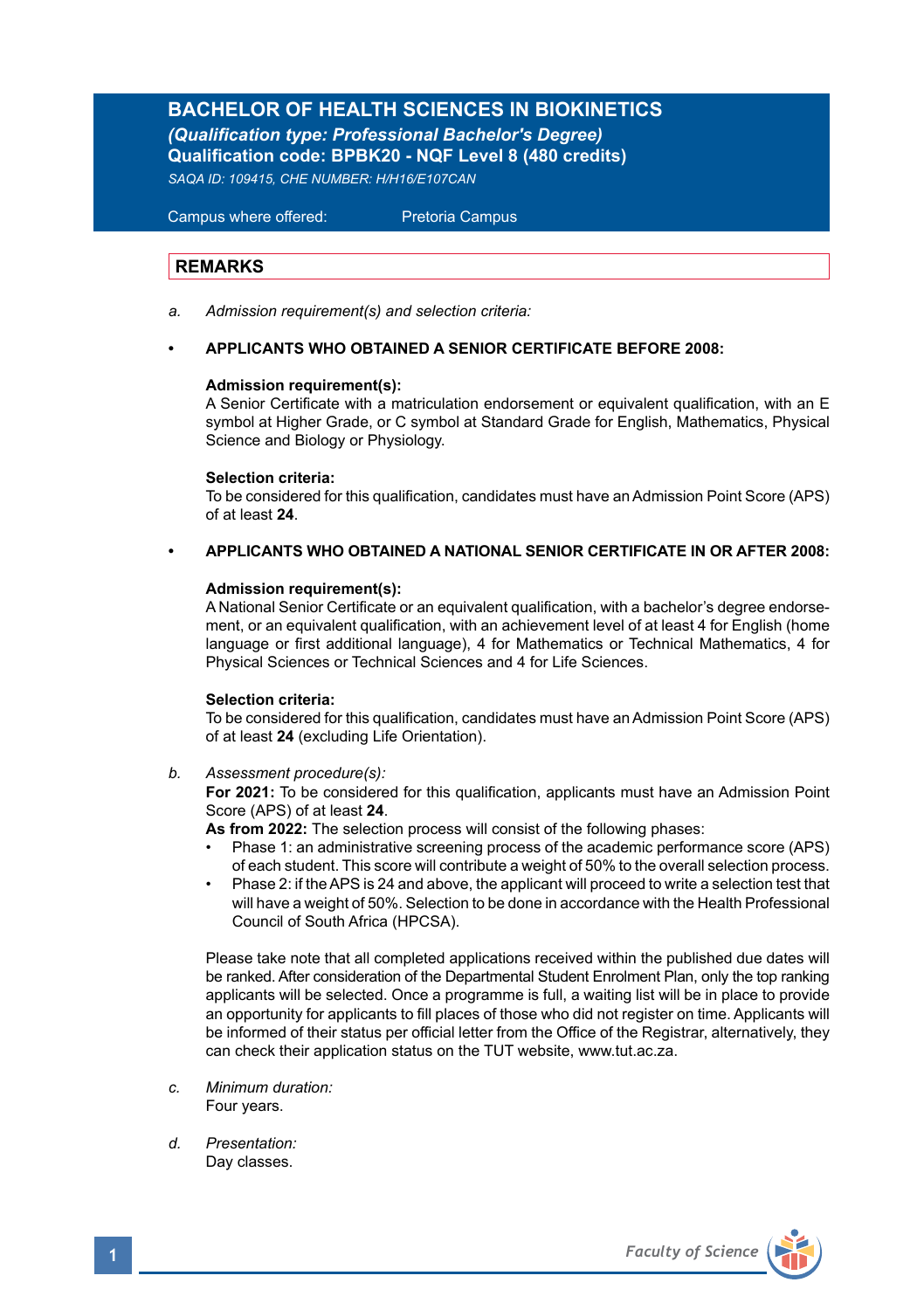- *e. Intake for the qualification:*  January only.
- *f. Exclusion and readmission:* See Chapter 2 of Students' Rules and Regulations.
- *g. Work-Integrated Learning I and II:* See Chapter 5 of Students' Rules and Regulations.
- *h. Other requirements:*

Immunisation against Hepatitis B is compulsory. A valid first-aid certificate is required. The University will arrange a first-aid programme in the first year. International students will be assessed by the Department to determine enrolment for this qualification.

*i. Special qualification rules:*

Special qualification rules apply, and students who register for this qualification will receive the rules with their letter of acceptance. It is the students' own responsibility to familiarise themselves with those rules.

- *j. Professional registration with HPCSA:* The student must register with the HPCSA for the duration of their studies. The student enrolls in their first year as a student Biokineticist (BKS), and upon completion of the qualification, the graduate may register as an independent, registered Biokinetics practitioner.
- *k. Recognition of Prior Learning (RPL), equivalence and status:* See Chapter 30 of Students' Rules and Regulations.

# **CURRICULUM**

| <b>FIRST YEAR</b>                        |                                                        |              |               |                               |  |  |  |
|------------------------------------------|--------------------------------------------------------|--------------|---------------|-------------------------------|--|--|--|
| <b>CODE</b>                              | <b>MODULE</b>                                          | <b>NQF-L</b> | <b>CREDIT</b> | <b>PREREQUISITE MODULE(S)</b> |  |  |  |
| <b>CAP105X</b>                           | <b>Communication for Academic</b><br>Purposes          | (5)          | (10)          |                               |  |  |  |
| CPL105X                                  | Computer Literacy                                      | (5)          | (10)          |                               |  |  |  |
| ETP105P                                  | <b>Exercise Testing and Exercise</b><br>Prescription I | (5)          | (18)          |                               |  |  |  |
| HAN105P                                  | Human Anatomy I                                        | (5)          | (18)          |                               |  |  |  |
| HPR <sub>105</sub> P                     | <b>Health Promotion I</b>                              | (5)          | (20)          |                               |  |  |  |
| HPY105P                                  | Human Physiology I                                     | (5)          | (18)          |                               |  |  |  |
| LFS125X                                  | Life Skills (block module)                             | (5)          | (2)           |                               |  |  |  |
| NUT105P                                  | Nutrition I                                            | (5)          | (12)          |                               |  |  |  |
| <b>FIRST SEMESTER</b>                    |                                                        |              |               |                               |  |  |  |
| MLH116P                                  | Motor Learning and Human<br>Development I              | (6)          | (6)           |                               |  |  |  |
| <b>SECOND SEMESTER</b>                   |                                                        |              |               |                               |  |  |  |
| RPR <sub>115</sub> P                     | Research Principles I                                  | (5)          | (6)           |                               |  |  |  |
| TOTAL CREDITS FOR THE FIRST YEAR:<br>120 |                                                        |              |               |                               |  |  |  |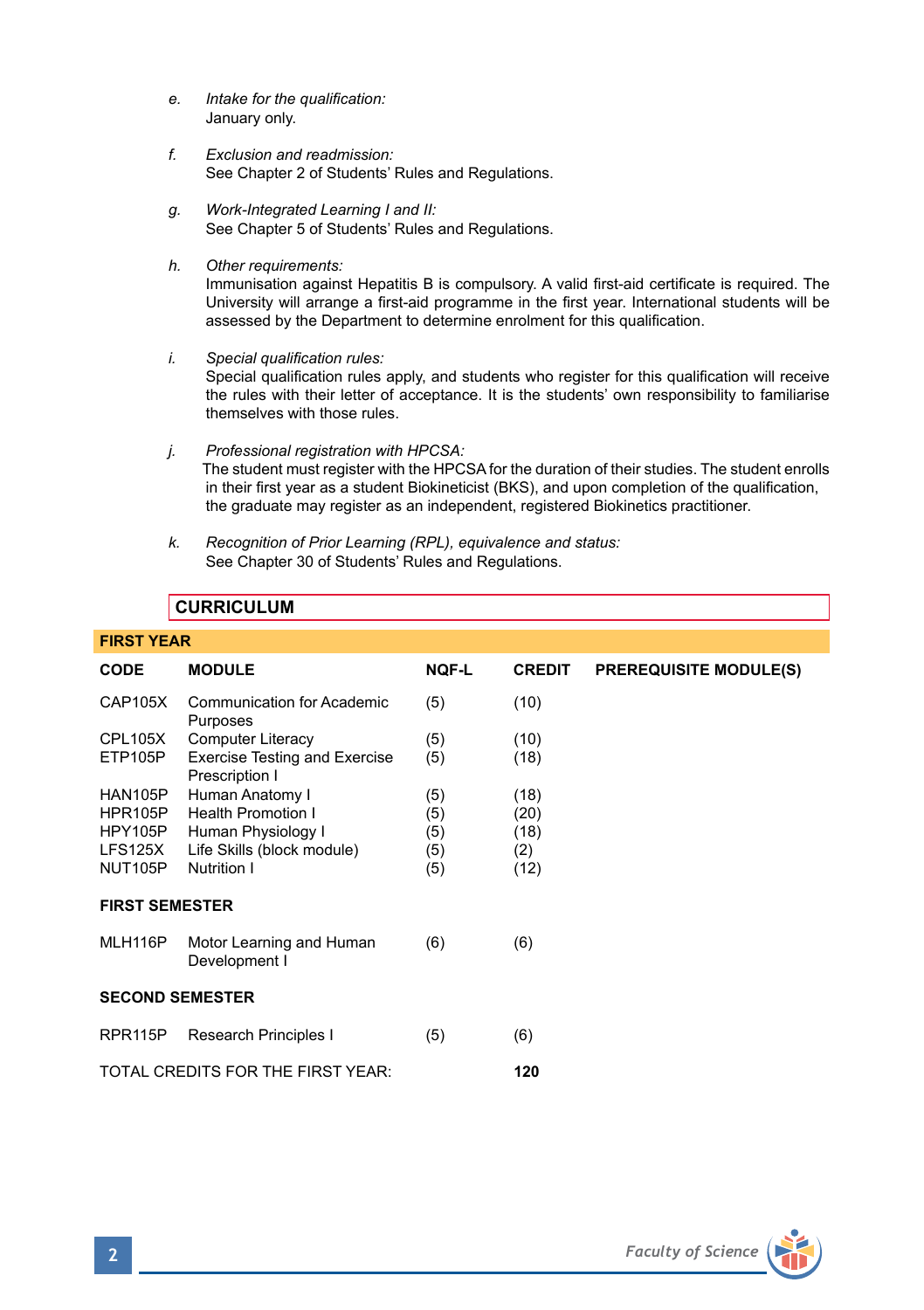| <b>SECOND YEAR</b>                              |                                                                                         |                          |                              |                                                                                                                                               |  |  |  |  |
|-------------------------------------------------|-----------------------------------------------------------------------------------------|--------------------------|------------------------------|-----------------------------------------------------------------------------------------------------------------------------------------------|--|--|--|--|
| <b>CODE</b>                                     | <b>MODULE</b>                                                                           | <b>NOF-L</b>             | <b>CREDIT</b>                | <b>PREREQUISITE MODULE(S)</b>                                                                                                                 |  |  |  |  |
| <b>BMH205P</b>                                  | Biomechanics I                                                                          | (5)                      | (18)                         | Human Anatomy I<br>Human Physiology I                                                                                                         |  |  |  |  |
| ETP206P                                         | Exercise Testing and<br>Prescription II                                                 | (6)                      | (12)                         | <b>Exercise Testing and</b><br>Prescription I                                                                                                 |  |  |  |  |
| <b>HAN206P</b><br>HPY206P<br>HPR206P<br>ORT206P | Human Anatomy II<br>Human Physiology II<br><b>Health Promotion II</b><br>Orthopaedics I | (6)<br>(6)<br>(6)<br>(6) | (18)<br>(18)<br>(12)<br>(12) | Human Anatomy I<br>Human Physiology I<br>Health Promotion I<br>Human Anatomy I<br>Human Physiology I<br>Human Anatomy I<br>Human Physiology I |  |  |  |  |
| PTP206P                                         | Pathophysiology I                                                                       | (6)                      | (12)                         |                                                                                                                                               |  |  |  |  |
| <b>FIRST SEMESTER</b>                           |                                                                                         |                          |                              |                                                                                                                                               |  |  |  |  |
| APV215P<br>RPR216P                              | <b>Adapted Physical Activity I</b><br>Research Principles II                            | (5)<br>(6)               | (6)<br>(12)                  | Research Principles I                                                                                                                         |  |  |  |  |
|                                                 | TOTAL CREDITS FOR THE SECOND YEAR:                                                      |                          | 120                          |                                                                                                                                               |  |  |  |  |
| <b>THIRD YEAR</b>                               |                                                                                         |                          |                              |                                                                                                                                               |  |  |  |  |
| <b>CODE</b>                                     | <b>MODULE</b>                                                                           | <b>NOF-L</b>             | <b>CREDIT</b>                | <b>PREREQUISITE MODULE(S)</b>                                                                                                                 |  |  |  |  |
| DTA307P<br>ETP307P                              | Data Analysis<br><b>Exercise Testing and</b><br>Prescription III                        | (7)<br>(7)               | (12)<br>(18)                 | Research Principles II<br><b>Exercise Testing and</b><br>Prescription II                                                                      |  |  |  |  |
| EXP307P<br>HAM307P                              | Exercise Physiology I<br>Health Care Administration and<br>Management I                 | (7)<br>(7)               | (12)<br>(12)                 | Human Physiology II<br>Orthopaedics I<br>Pathophysiology I                                                                                    |  |  |  |  |
| ORT307P<br>PCD307P                              | Orthopaedics II<br>Pathophysiology of Chronic<br>Diseases II                            | (7)<br>(7)               | (18)<br>(18)                 |                                                                                                                                               |  |  |  |  |
| WBK307P                                         | Work-Integrated Learning I                                                              | (7)                      | (18)                         | <b>Adapted Physical Activity I</b><br><b>Exercise Testing and</b><br>Prescription II<br><b>Health Promotion II</b><br>Orthopaedics I          |  |  |  |  |
| <b>SECOND SEMESTER</b>                          |                                                                                         |                          |                              |                                                                                                                                               |  |  |  |  |
| MBR315P                                         | Medical Law, Bio-Ethics and<br>Human Rights                                             | (5)                      | (6)                          |                                                                                                                                               |  |  |  |  |
| PMY315P                                         | Pharmacology                                                                            | (5)                      | (6)                          |                                                                                                                                               |  |  |  |  |
|                                                 | TOTAL CREDITS FOR THE THIRD YEAR:                                                       |                          | 120                          |                                                                                                                                               |  |  |  |  |
| <b>FOURTH YEAR</b>                              |                                                                                         |                          |                              |                                                                                                                                               |  |  |  |  |
| <b>CODE</b>                                     | <b>MODULE</b>                                                                           | <b>NOF-L</b>             | <b>CREDIT</b>                | <b>PREREQUISITE MODULE(S)</b>                                                                                                                 |  |  |  |  |
| ETP408P                                         | <b>Exercise Testing and</b><br>Prescription IV                                          | (8)                      | (12)                         | <b>Exercise Testing and</b><br>Prescription III                                                                                               |  |  |  |  |
| HAM408P                                         | Health Care Administration and<br>Management II                                         | (8)                      | (12)                         | Health Care Administration and<br>Management I                                                                                                |  |  |  |  |
| ORT408P<br>PCD408P                              | Orthopaedics III<br>Pathophysiology and Chronic<br>Diseases III                         | (8)<br>(8)               | (12)<br>(12)                 | Orthopaedics II<br>Pathophysiology of Chronic<br>Diseases II                                                                                  |  |  |  |  |

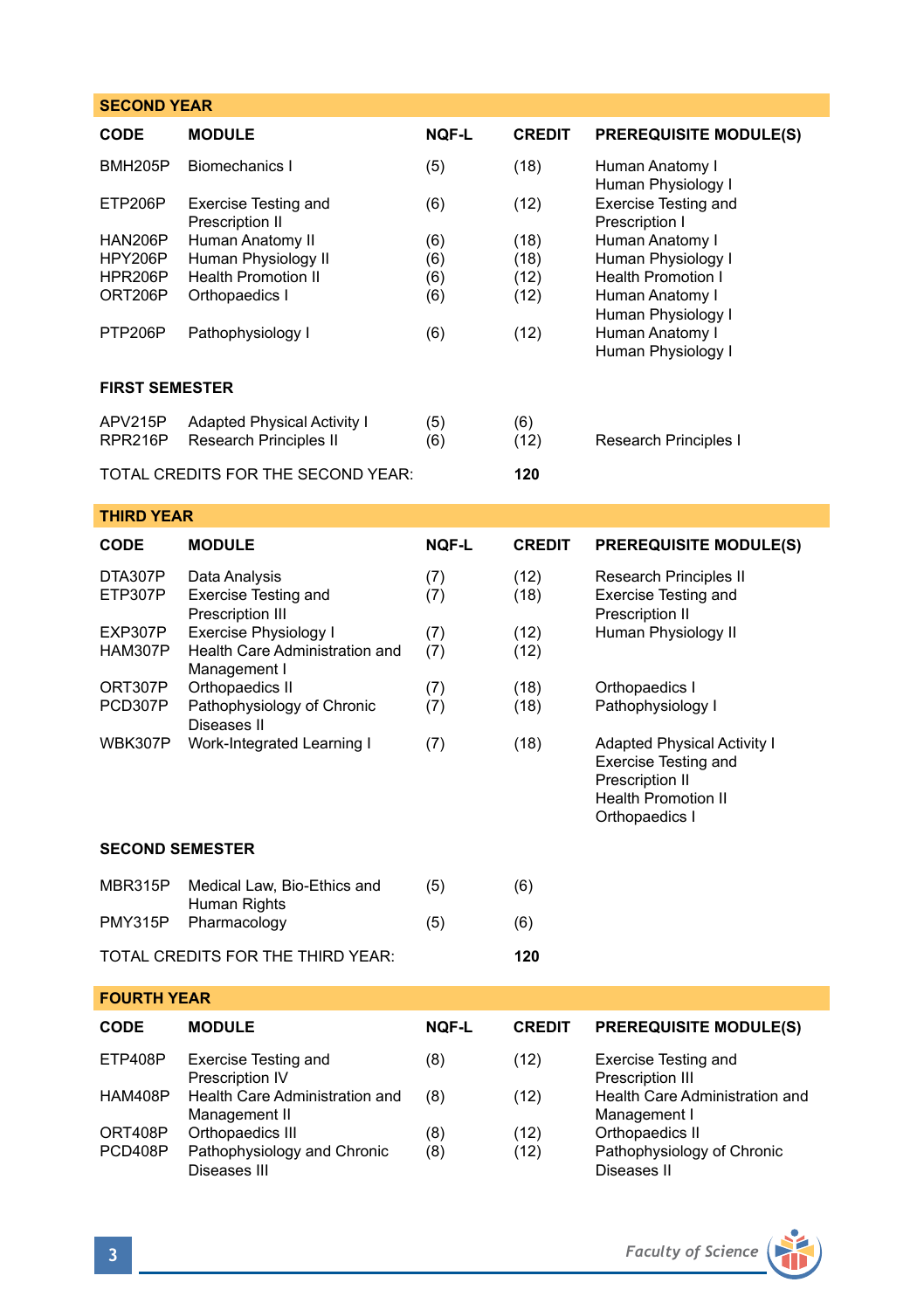| RBK408P<br>WBK408P                 | Research Project<br>Work-Integrated Learning II | (8)<br>(8) | (30)<br>(36) | Data Analysis<br><b>Exercise Testing and</b><br>Prescription III<br>Medical Law, Bio-Ethics and<br>Human Rights<br>Orthopaedics II<br>Pathophysiology of Chronic<br>Diseases II<br>Exercise Testing and<br>Prescription III<br>Orthopaedics II<br>Pathophysiology of Chronic<br>Diseases II<br>Work-Integrated Learning I |
|------------------------------------|-------------------------------------------------|------------|--------------|---------------------------------------------------------------------------------------------------------------------------------------------------------------------------------------------------------------------------------------------------------------------------------------------------------------------------|
| <b>FIRST SEMESTER</b>              |                                                 |            |              |                                                                                                                                                                                                                                                                                                                           |
| PSE418P                            | Professional Standards and<br>Ethics            | (8)        | (6)          |                                                                                                                                                                                                                                                                                                                           |
| TOTAL CREDITS FOR THE FOURTH YEAR: |                                                 |            | 120          |                                                                                                                                                                                                                                                                                                                           |
|                                    | TOTAL CREDITS FOR THE QUALIFICATION:            |            | 480          |                                                                                                                                                                                                                                                                                                                           |

# **MODULE INFORMATION (OVERVIEW OF SYLLABUS)**

The syllabus content is subject to change to accommodate industry changes. Please note that a more detailed syllabus is available at the Department or in the study guide that is applicable to a particular module. At time of publication, the syllabus content was defined as follows:

# **A**

# ADAPTED PHYSICAL ACTIVITY I (APV215P) **1 X 3-HOUR PAPER**

# *(Module custodian: Department of Sport, Rehabilitation and Dental Sciences)*

This module equips students with knowledge, skills and values to safely promote health, physical activity, participation and sport performance for people with disabilities. The purpose is to offer students with the needed theoretical knowledge, practical experience and relevant designation to render services in Adapted Physical Activity. (Total tuition time: not available)

# **B**

# **BIOMECHANICS I (BMH205P) 1 X 3-HOUR PAPER**

# *(Module custodian: Department of Sport, Rehabilitation and Dental Sciences)*

This module prepares the student within the field of Biomechanics related to physical activity and exercise. On completion, a student will be able to apply knowledge about anatomy and biomechanics to the evaluation of the strengths and weaknesses of the performance of sport and exercises techniques. (Total tuition time: not available)

# **C**

# **COMMUNICATION FOR ACADEMIC PURPOSES (CAP105X) 1 X 3-HOUR PAPER**

# *(Module custodian: Department of Applied Languages)*

A workable knowledge of English is an essential skill for any graduate who is required to conduct themselves successfully in a professional working environment. This module will equip students with the competencies required to compose a selection of written texts related to communicating both internally and externally within a professional environment. In addition, the module includes strategies that are essential for the effective communication in various situations, including small groups to avoid unproductive conflict, a multicultural context, etc. (Total tuition time: not available)

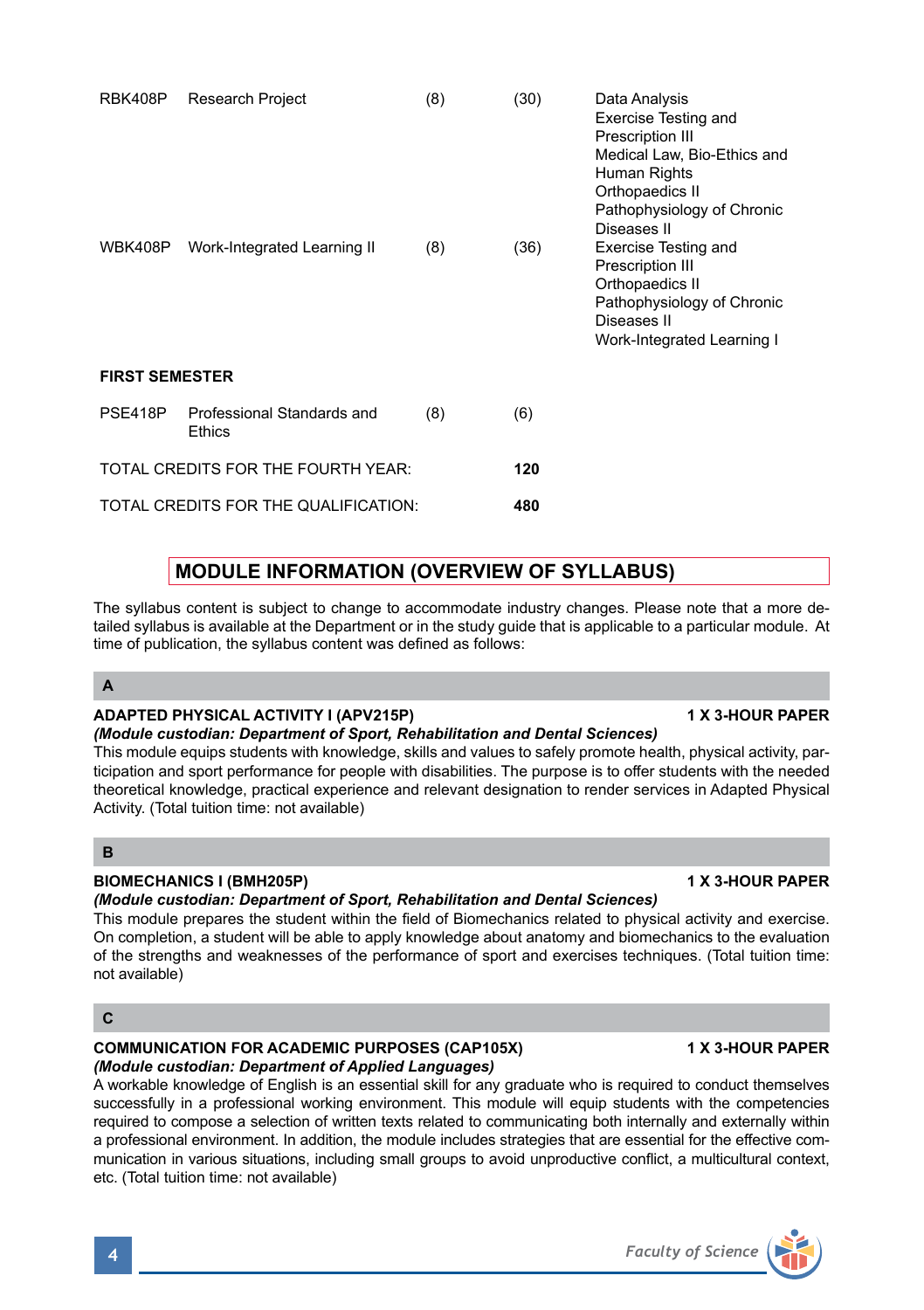#### **D**

# **DATA ANALYSIS (DTA307P) CONTINUOUS ASSESSMENT**

tuition time: not available)

*(Module custodian: Department of Sport, Rehabilitation and Dental Sciences)* This module teaches the student how to choose the correct statistical method before gathering data. The student will know the correct way to collect the data and how to analyse the data. The theory of data analysis is dealt with in preparation for the student to write a research proposal in his/her 4th year. The student will be able to recognise different statistical methods for different type of research. The research process and protocol will be taught to enable the student to become a competent researcher. (Total tuition time: not available)

Introduction of information literacy. Development of a search strategy and application of a search string to search engines and academic databases. Evaluation of information sources. Ethical and legal use of information. (Total

### **E**

#### **EXERCISE PHYSIOLOGY I (EXP307P)** 1 1 2 3-HOUR PAPER

*(Module custodian: End User Computing Unit)* 

#### *(Module custodian: Department of Sport, Rehabilitation and Dental Sciences)*

This module enables students to apply their knowledge to demonstrate an understanding of the acute and chronic physiological responses to exercise, as well as the physiological basis of exercise performance. The module examines the metabolic supply of energy to exercising muscle; the acute responses of the cardiovascular, respiratory, thermoregulatory, neural, endocrine and muscular systems to exercise; and the chronic physiological responses to exercise training. In addition, the module focuses on exercise related age and sex consideration and cardiovascular disease, obesity and diabetes in relation to physical activity. (Total tuition time: not available)

# **EXERCISE TESTING AND EXERCISE PRESCRIPTION I (ETP105P) 4 X 3-HOUR PAPER**

# *(Module custodian: Department of Sport, Rehabilitation and Dental Sciences)*

The student will be able to apply his/her knowledge of foundational principles in exercise testing and prescription for apparently healthy individuals. Both field and laboratory testing will be learnt to facilitate the assessment/ interpretation of health and skill related components of fitness. Principles in exercise prescription using technological equipment and software will be learnt, in accordance with the FIIT principle, to improve functional performance and health promotion. The student will be able to demonstrate the ability to use a range of specialised skills, in exercise testing and prescription. (Total tuition time: not available)

#### **EXERCISE TESTING AND PRESCRIPTION II (ETP206P) 1 X 3-HOUR PAPER**

#### *(Module custodian: Department of Sport, Rehabilitation and Dental Sciences)*

The student will be able to apply his/her knowledge of exercise management for the diseased population. Clinical and laboratory testing will be learnt to facilitate the assessment/interpretation of diseased patients. Principles in exercise prescription will be learnt in accordance with individualised exercise programmes aimed at improving the functional ability of cardiac, metabolic and pulmonary disease patients. Students will be able to demonstrate an ability to use a range of specialised skills in exercise testing and prescription in chronic disease patients. (Total tuition time: not available)

#### **EXERCISE TESTING AND 1 X 3-HOUR PAPER AND PRACTICAL ASSESSMENT PRESCRIPTION III (ETP307P)**

#### *(Module custodian: Department of Sport, Rehabilitation and Dental Sciences)*

This module prepares the student to test readiness for exercise and prescribe individualised exercise programmes for persons with orthopaedic disabilities, immunological disease, neuromuscular disorders, cognitive/ sensory deficits and special population. The student will be able to apply his/her knowledge of exercise management for persons with orthopaedic disabilities, immunological disease, neuromuscular disorders, cognitive/ sensory deficits and special population. Clinical and laboratory testing will be learnt to facilitate the assessment/ interpretation of clinical and diseased patients. (Total tuition time: not available)

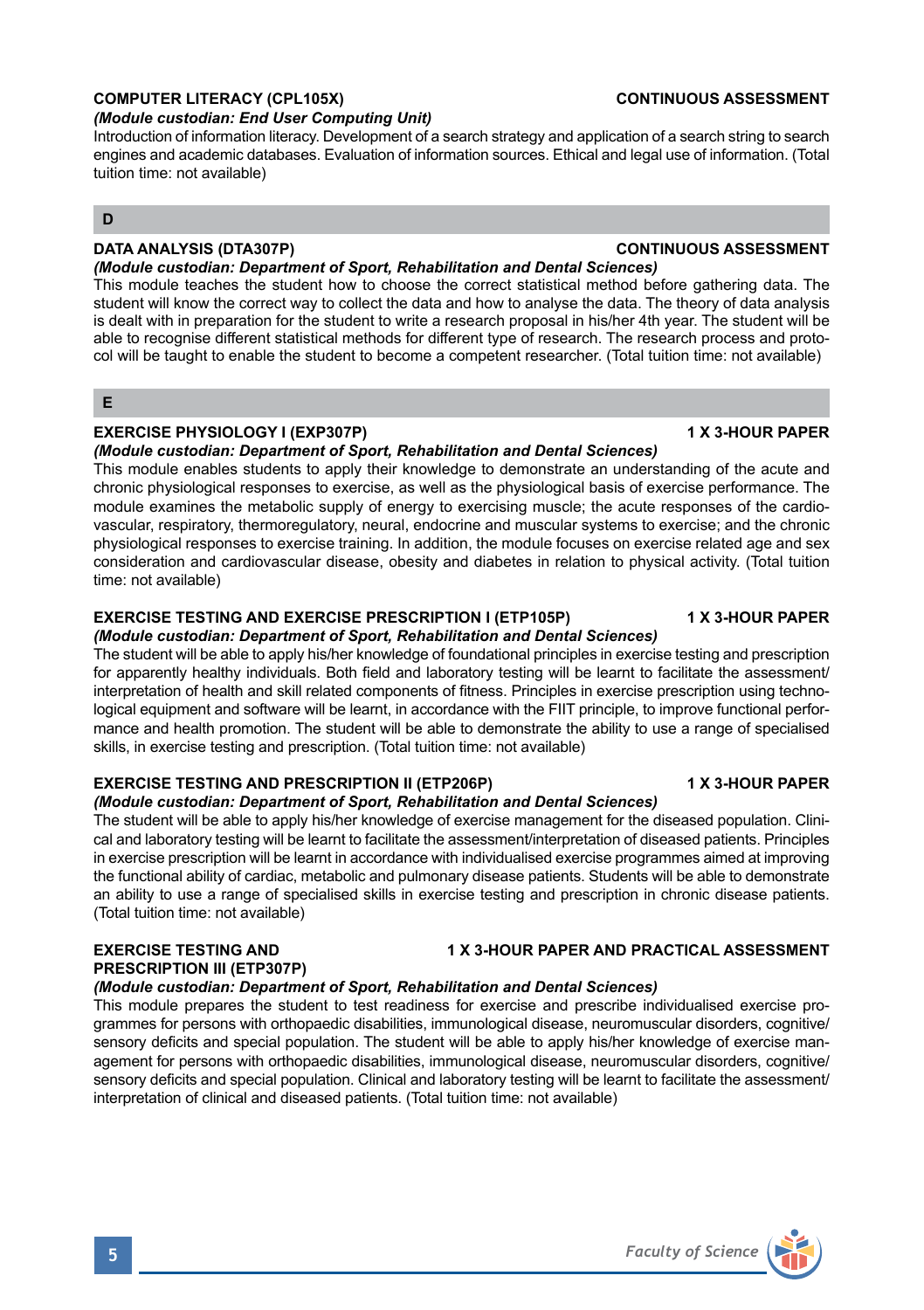# **PRESCRIPTION IV (ETP408P)**

# **EXERCISE TESTING AND 1 X 3-HOUR PAPER AND PRACTICAL ASSESSMENT**

### *(Module custodian: Department of Sport, Rehabilitation and Dental Sciences)*

This prepares the student to test readiness for exercise and prescribe individualised exercise programmes for multiple chronic conditions. The student will be able to apply his/her knowledge of exercise readiness and prescription for multiple chronic conditions. The student will be able to apply his/her knowledge of exercise management for multiple chronic conditions. The module will provide the students with a hands-on or practical experience at the various Biokinetics facilities, which would facilitate learning in exercise testing and prescription for multiple chronic conditions under supervision. (Total tuition time: not available)

#### **H**

### **HEALTH CARE ADMINISTRATION AND MANAGEMENT I (HAM307P) CONTINUOUS ASSESSMENT** *(Module custodian: Department of Management and Entrepreneurship)*

The student will be able to demonstrate integrated knowledge and the application of strategic management processes, different management models, importance and utilisation of human resources within a health care environment. This module prepares the student to enter the medical profession. (Total tuition time: not available)

### **HEALTH CARE ADMINISTRATION AND MANAGEMENT II (HAM408P) CONTINUOUS ASSESSMENT** *(Module custodian: Department of Management and Entrepreneurship)*

This module provides the student with the theoretical underpinnings of the field of health-care administration management and to provide guidance on governing and managing within a business. Furthermore, this module will assist in developing the skills necessary to make administrative and management decisions and to manage the myriad of managerial dilemmas faced by managers. (Total tuition time: not available)

### **HEALTH PROMOTION I (HPR105P) 1 X 3-HOUR PAPER**

### *(Module custodian: Department of Sport, Rehabilitation and Dental Sciences)*

This module prepares the student with the ability to evaluate key issues relating to health promotion and public health, have an in-depth knowledge and understanding of the benefits of physical activity in the prevention and treatment of various health conditions which are of growing concern worldwide which include problems associated with risk factors, hypokinetic and sedentariness. It provides the student with an in-depth understanding of conditions which are major health issues and threaten the health and wellness of individuals. (Total tuition time: not available)

# **HEALTH PROMOTION II (HPR206P) 1 X 3-HOUR PAPER**

### *(Module custodian: Department of Sport, Rehabilitation and Dental Sciences)*

This module prepares the student with the ability to evaluate key issues relating to health promotion and public health and to apply specialised knowledge, understanding, skills and attitudes related to health promotion and health education. (Total tuition time: not available)

# **HUMAN ANATOMY I (HAN105P) 1 X 3-HOUR PAPER**

### *(Module custodian: Department of Biomedical Sciences)*

This module prepares the student to enter the medical profession. The student will be able to understand and apply his/her knowledge of cellular components, tissue and organ systems to and overall perspective of a healthy human necessary in the medical community. Upon completion of the module, the student will be able to understand important cellular concepts, identify all bones, muscles, nerves and have a sound basis of each organ system. Students will also have mastered the practical skills to be confident in all human body structures and location. (Total tuition time: not available)

## **HUMAN ANATOMY II (HAN206P) 1 X 3-HOUR PAPER**

#### *(Module custodian: Department of Biomedical Sciences)*

This module builds on prior knowledge of human anatomy and physiology. Upon completion, the student will be able to apply his/her knowledge of cellular components, tissue and organ systems to and overall perspective of a healthy human necessary in the medical community. Upon completion of the module, the student will be able to understand important cellular concepts, identify all bones, muscles, nerves and have a sound basis of each organ system which includes the embryological development of each system. Students will also have mastered the practical skills to be confident in identifying all human body structures and location. (Total tuition time: not available)

# **6** *Faculty of Science*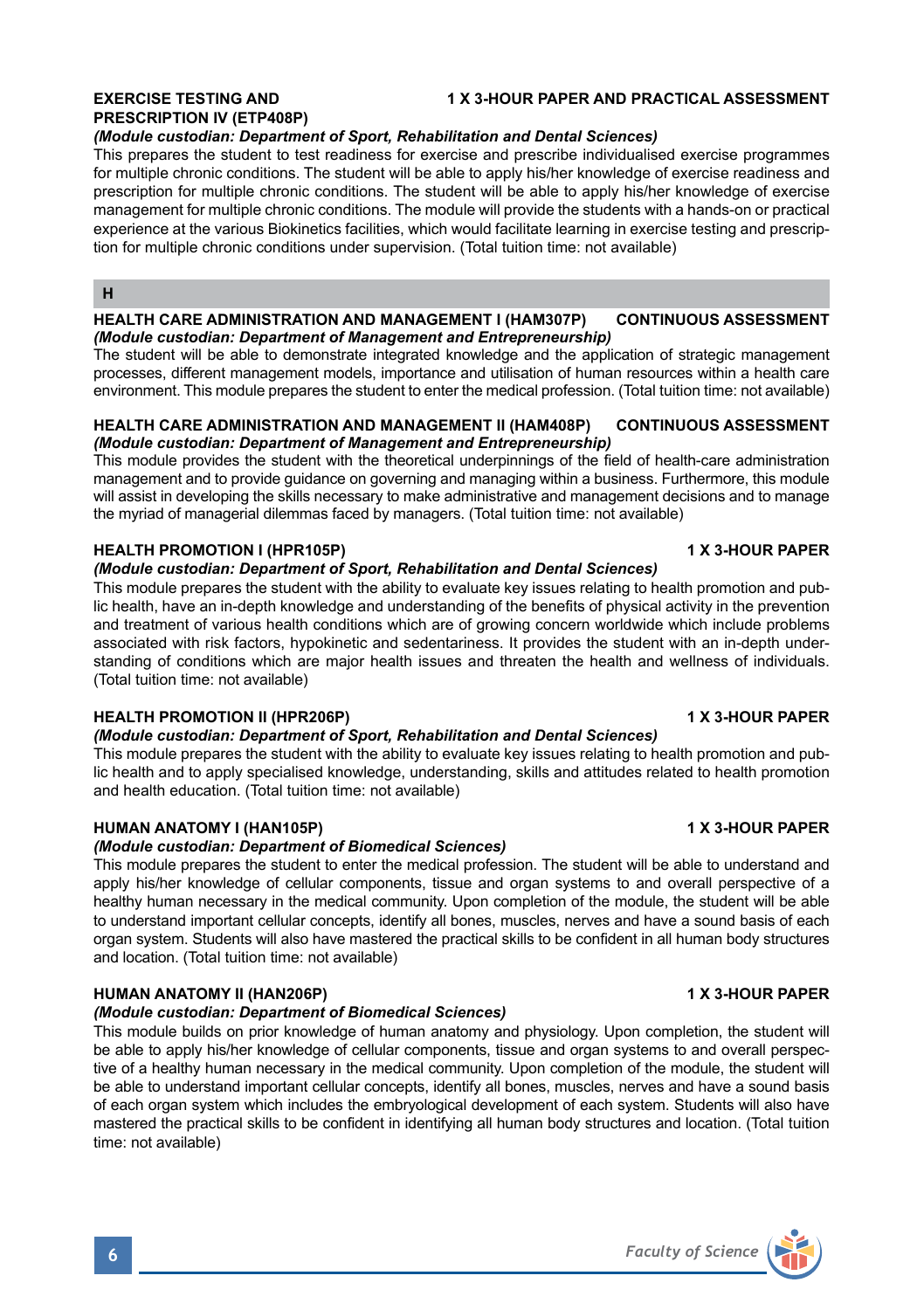# **HUMAN PHYSIOLOGY I (HPY105P) 1 X 3-HOUR PAPER**

#### *(Module custodian: Department of Biomedical Sciences)*

The student will be able to apply his/her knowledge of the organisation of the human body, principles of support and movement, control systems of the human body such as the skeletal-, cardiac-, endocrine-, and nervous system, maintenance of the human body, and continuity in theoretical and practical contexts contributing to the body of knowledge necessary in the medical community. Upon completion of the module, the student will be able to identify, explain and apply concepts and processes related to physiology, their control and regulation such as homeostasis, nutrition, movement and reproduction and distinguish between mechanical, biochemical and physical functions in a living system and how each system integrates with other systems in the human body. Students will also have the practical skills to be confident in all human body functions and their roles. (Total tuition time: not available)

#### **HUMAN PHYSIOLOGY II (HPY206P) 1 X 3-HOUR PAPER**

#### *(Module custodian: Department of Biomedical Sciences)*

The student should demonstrate detailed knowledge of the human body's cellular and chemical organisation, the principles of support and movement, the control and maintenance of the human body through the various organ systems, pathophysiology of organ systems and continuity contributing to their understanding of the physiology of a healthy human body. Upon completion, the student will be able to identify, explain and apply concepts and principles of organisation of the human body, control-, maintenance-, and pathophysiology of organ systems, sensory organs and continuity to the extent that they are able to successfully undertake various discipline specific modules related to human physiology. Students will also have the practical skills to be confident in all human body functions and their roles and apply this knowledge in a clinical setting. (Total tuition time: not available)

**L**

#### *(Module custodian: Directorate of Student Development and Support)*

Academic, personal and socio-emotional skills development for students in higher education. Personal and social dimensions address: effective planning and self-management (goal setting and time management); Adjusting to university life (student life, diversity and change); Intra- and interpersonal skills development (conflict management, self-esteem, relationship management); Effective living (healthy living, HIV education, substance abuse); Academic dimension addresses: academic skills for university (e.g. critical thinking, creativity, managing assignments and assessments). (Total tuition time: not available)

#### **M**

### **MEDICAL LAW, BIO-ETHICS AND HUMAN RIGHTS (MBR315P) CONTINUOUS ASSESSMENT** *(Module custodian: Department of Biomedical Sciences)*

The module will present the following main learning areas: 1. Medical law, specifically legal principles and business law; and 2. Bio-ethics and human rights, specifically the morality and ethics, moral theories, integrity, human rights and bioethics principles, required for a Clinical Technologist to function independently in the healthcare fraternity and to demonstrate the ability to work in medical and business practice contexts from a framework of medical law, bioethics and human rights. (Total tuition time: not available)

# MOTOR LEARNING AND HUMAN DEVELOPMENT I (MLH116P) **1 X 3-HOUR PAPER**

#### *(Module custodian: Department of Sport, Rehabilitation and Dental Sciences)*

This module provides the student a fundamental understanding of how motor development affects motor learning. Students will be introduced to the individual functional and structural constraints present in childhood and adolescence in addition to the motor skills developed during childhood. The purpose of this module is to enable students to prepare, develop and implement developmentally appropriate movement programs. (Total tuition time: not available)

### **N**

### **NUTRITION I (NUT105P) 1 X 3-HOUR PAPER**

### *(Module custodian: Department of Hospitality Management)*

An introduction to the core nutrients that are recommended to maintain good health, to ensure the application of appropriate nutritional knowledge in the design of training programmes and the provision of advice on nutrition, health and exercise. (Total tuition time: not available)

# **LIFE SKILLS (LFS125X) CONTINUOUS ASSESSMENT**

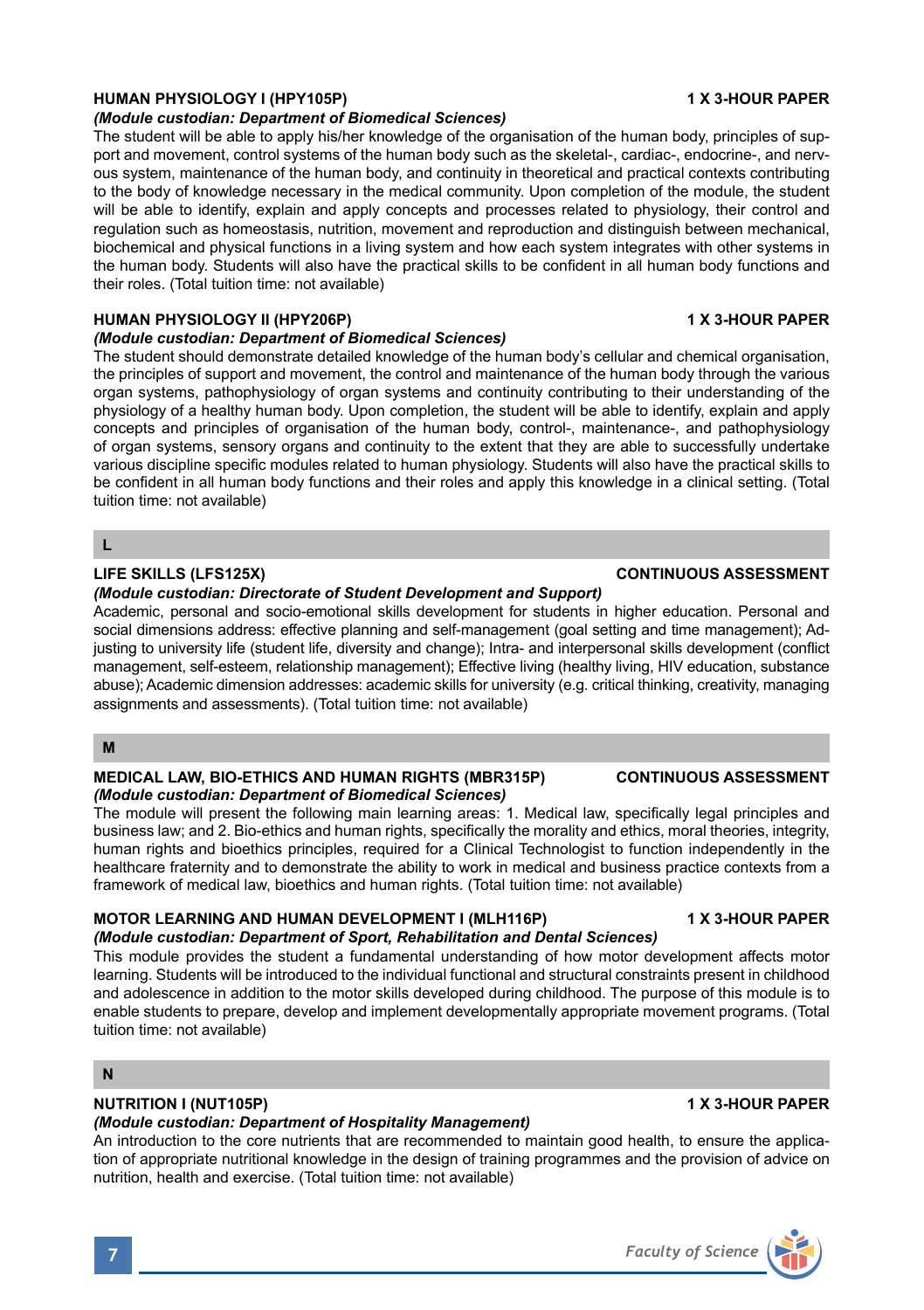# **ORTHOPAEDICS I (ORT206P)** 1 X 3-HOUR PAPER

#### *(Module custodian: Department of Sport, Rehabilitation and Dental Sciences)*

The student will be able to apply his/her knowledge of head, neck, shoulder, arm, wrist, chest, lower back, hip, knee, lower leg and foot injuries in assessment and exercise prescription. A detailed understanding of injury classification, causes and treatment will be learnt. Students will be able to demonstrate an ability to define, classify and differentiate injuries sustained at the various regions of the body. Group-based activity, independent reading and case study discussions will facilitate innovative thinking. The module will allow the students an opportunity to enhance their knowledge in injury classification, which will form the basis of physical assessment and orthopaedic exercise programme prescription. (Total tuition time: not available)

### **ORTHOPAEDICS II (ORT307P) 1 X 3-HOUR PAPER**

### *(Module custodian: Department of Sport, Rehabilitation and Dental Sciences)*

This prepares the student to have a detailed understanding of the initial musculoskeletal evaluation process, goals and principles in exercise rehabilitation. The student will be able to apply his/her knowledge of goals and principles in exercise based rehabilitation. The structure and principles of developing a rehabilitation exercise programme, gym programme and initial assessment will form the basis of knowledge in this module. (Total tuition time: not available)

# **ORTHOPAEDICS III (ORT408P) 1 X 3-HOUR PAPER AND PRACTICAL ASSESSMENT**

#### *(Module custodian: Department of Sport, Rehabilitation and Dental Sciences)* This module prepares the student to evaluate and prescribe individualised exercise programmes for multiple orthopaedic injuries. The student will be able to apply his/her knowledge of evaluation and prescription of exercise based rehabilitation programmes for multiple orthopaedic injuries. The module will provide the students with a hands-on practical experience at the various biokinetic facilities, which would facilitate learning in orthopaedic assessment and exercise prescription for multiple orthopaedic injuries. Students will be based at clinical sites, conducting orthopaedic assessments and prescribing exercises for injuries to the spine, shoulder, elbow, wrist, pelvis, knee, lower leg and ankle under supervision. Students will be exposed to corporate wellness tests and exercise prescription relevant to the corporate sector. (Total tuition time: not available)

#### **P**

# PATHOPHYSIOLOGY I (PTP206P) **1 X 3-HOUR PAPER**

#### *(Module custodian: Department of Sport, Rehabilitation and Dental Sciences)*

This module prepares the student to improve clinical understanding and reasoning in the field of pathophysiology within the scope of practice of Biokinetics while emphasising how the essential concepts of pathophysiology are immediately relevant to the practice of Biokinetics. The Biokinetics student will have a clinical background of pathology and disease progression. A student will learn basic anatomy of the relevant system, aetiology, and pathophysiology of disease progression. (Total tuition time: not available)

### **PATHOPHYSIOLOGY OF CHRONIC DISEASES II (PCD307P) 4 X 3-HOUR PAPER**

### *(Module custodian: Department of Sport, Rehabilitation and Dental Sciences)*

This module prepares the student to improve clinical understanding and reasoning in the field of pathophysiology and certain chronic diseases within the scope of practice of Biokinetics, while emphasising how the essential concepts of pathophysiology associated with the said chronic disease is managed in the practice of Biokinetics. (Total tuition time: not available)

# **PATHOPHYSIOLOGY OF CHRONIC DISEASES III (PCD408P) 1 X 3-HOUR PAPER**

# *(Module custodian: Department of Sport, Rehabilitation and Dental Sciences)*

This module prepares the student to improve clinical understanding and reasoning in the field of pathophysiology and certain chronic diseases within the scope of practice of Biokinetics, while emphasising how the essential concepts of pathophysiology associated with the said chronic disease is managed in the practice of Biokinetics. (Total tuition time: not available)

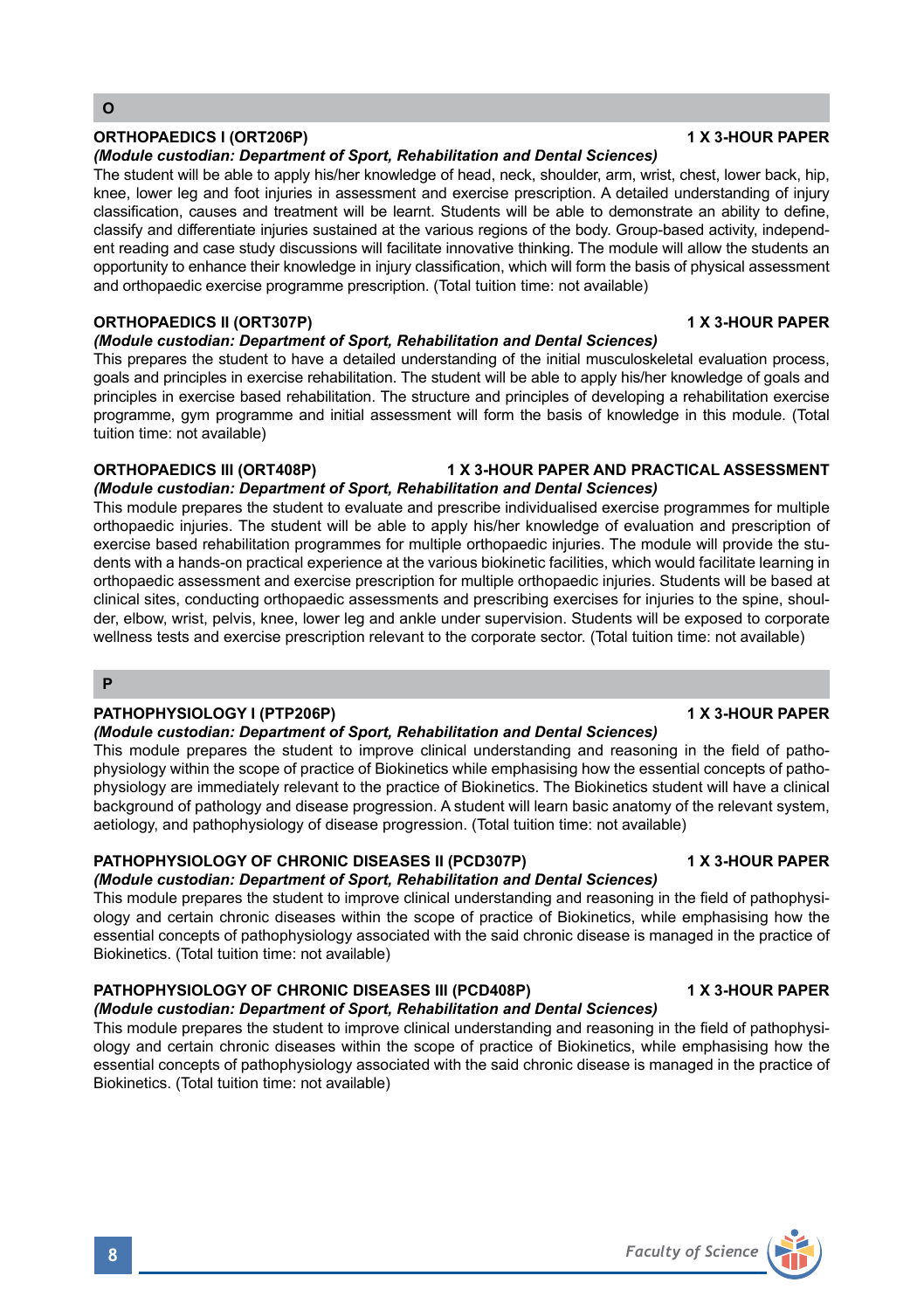# **PHARMACOLOGY (PMY315P) 1 X 3-HOUR PAPER**

#### *(Module custodian: Department of Pharmaceutical Sciences)*

This module introduces the student to pharmacological principles and concepts related to drug administration, drug scheduling, legal aspects and drug allergies. Upon completion, the student will be able to demonstrate the basic competencies such as drug calculation, application of drug abbreviations and the listing of common drug side- and adverse effects and the supplication of the ethical and legal aspects. (Total tuition time: not available)

#### **PROFESSIONAL STANDARDS AND ETHICS (PSE418P) 1 X 3-HOUR PAPER** *(Module custodian: Department of Sport, Rehabilitation and Dental Sciences)*

This module prepares the student within the field of Biokinetics to implement and manage health policy, health systems, and structures, capacity building and interdisciplinary healthcare as required in South African legislation. Apply basic management functions and competencies in private and public Biokinetics practice/ health care facility contexts. The module should enable the student to apply relevant knowledge and understanding of the scope of practice and ethical rules concerning Biokinetics. To be able to apply entrepreneurial skills in establishing and managing a Biokinetics practice. The student should also demonstrate a systematic knowledge base and implementation skills of health related ethical and legal aspects within the profession of Biokinetics. This module equips students to implement public health policies, relevant legislative obligations, general practices according to human rights principles and the constitution. Students should also be able to manage the practice/facility with due consideration for and in collaboration / conjunction with policy makers. (Total tuition time: not available)

### **R**

#### **RESEARCH PRINCIPLES I (RPR115P) CONTINUOUS ASSESSMENT**

#### *(Module custodian: Department of Sport, Rehabilitation and Dental Sciences)*

This module prepares the student to utilise research in investigating Biokinetics problems. The student will be able to apply his/her knowledge of research to the clinical areas of biokinetics with reference to the introduction to research, the research process, ethics and finding information. Upon completion, the student will be able to demonstrate knowledge, comprehension and application of research understanding when providing evidence-based care; to demonstrate guided response in gaining the skill of academic reading, use of academic writing skills in writing assignment including citing and proper referencing using appropriate referencing style. (Total tuition time: not available)

### **RESEARCH PRINCIPLES II (RPR216P) CONTINUOUS ASSESSMENT**

### *(Module custodian: Department of Sport, Rehabilitation and Dental Sciences)*

This module teaches the student how to use the research principles learned in the first level in a more realistic and programme specific effect. The theory of research is dealt with in preparation for the student to write a research proposal in his fourth year. The student will be able to recognise different profession specific topics and argue the validity of the topics. The research process and protocol will be taught to enable the student to become a researcher. (Total tuition time: not available)

#### RESEARCH PROJECT (RBK408P) **PROJECT ASSESSMENT**

# *(Module custodian: Department of Sport, Rehabilitation and Dental Sciences)*

This module prepares the student to be an independent practitioners and researchers in the industry of Biokinetics. The purpose of this module is to provide the student with an excellent opportunity to implement ideas and knowledge gathered in theory and practical courses and conduct, supervised research in the field of Biokinetics. (Total tuition time: not available)

### **W**

# **WORK-INTEGRATED LEARNING I (WBK307P) WORK-INTEGRATED LEARNING**

*(Module custodian: Department of Sport, Rehabilitation and Dental Sciences)* The module will provide the students with a hands-on practical experience at the various Biokinetics facilities, which would facilitate learning in exercise testing, evaluation and prescription for multiple chronic/orthopaedic conditions. Students will be based at clinical sites, conducting cardiac-; metabolic-; pulmonary-; immunological-; orthopaedic-; neuromuscular-; cognitive- and special population exercise testing and prescription under supervision. Furthermore, they will conduct orthopaedic assessments and prescribe exercises for injuries to the spine,

shoulder, elbow, wrist, pelvis, knee, lower leg and ankle, under supervision. (Total tuition time: not available)